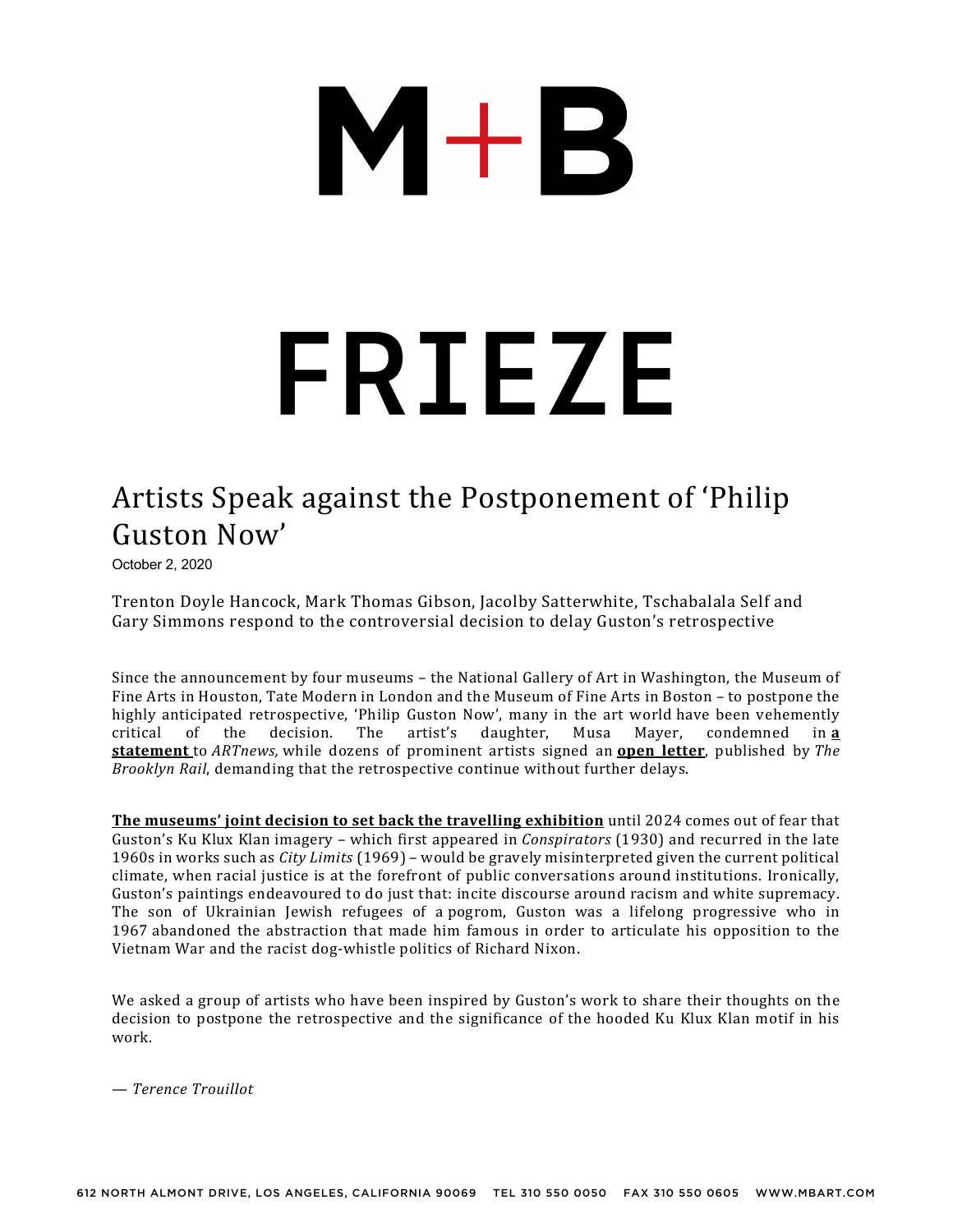

### **Gary Simmons**

I'm incredibly disappointed. It's not that I don't understand the museums' concerns, but the issues Guston deals with  $-$  racism, white supremacy  $-$  are currently destroying our democracy. We are literally watching history repeat itself in the worst way. Silencing discussion of these issues is absolutely the last thing we should be doing. This painful reality needs to be unpacked and addressed if we're ever going to move forward in a better direction.

I've been using Ku Klux Klan imagery in my work since the early 1990s. Guston definitely impacted me. He's a master of packing a political punch in aesthetically stunning and often humorous images. We both used the KKK motif to represent white intolerance, hatred and racism. The fact that he was Jewish Canadian and

I'm Black West Indian doesn't really matter. We're both using it as a symbol for the desire to gain homogenous power. I made a piece called *Duck, Duck, Noose* in 1992 that's included in the **Rubell Museum's '30 Americans' touring show**. There have been multiple protests against this work by people who don't know that I'm Black and misread it as supporting the KKK. This kind of misunderstanding forces viewers to rethink their interpretation of the work and, by extension, issues of power, oppression and racism. Art is supposed to challenge viewers to look into themselves and to re-examine how they walk through the world. Guston's work did exactly that, and that's why his retrospective should not be postponed.

Gary Simmons is an artist. In August 2020, he had a solo show at Metro Pictures, New York. He lives in *New York, USA.* 

### **Jacolby Satterwhite**

Guston's work was a major influence on how I understood art-making, which has always been a vehicle for me to interrogate and analyse social monsters and ugly truths. If museums aren't equipped to host challenging works, then they, and the artists they show, have become obsolete. Guston painted the Ku Klux Klan as a device to mirror his audience and society's complicity with white supremacy as an armature for capitalism and how we navigate it. His critique is relevant enough to influence me to employ the same device in my own work and to illustrate how 'division and chaos' is for sale and highly profitable.

*Jacolby Satterwhite is an artist. His current solo show at Mitchell-Innes & Nash, New York closes 31 October. He lives in New York, USA.*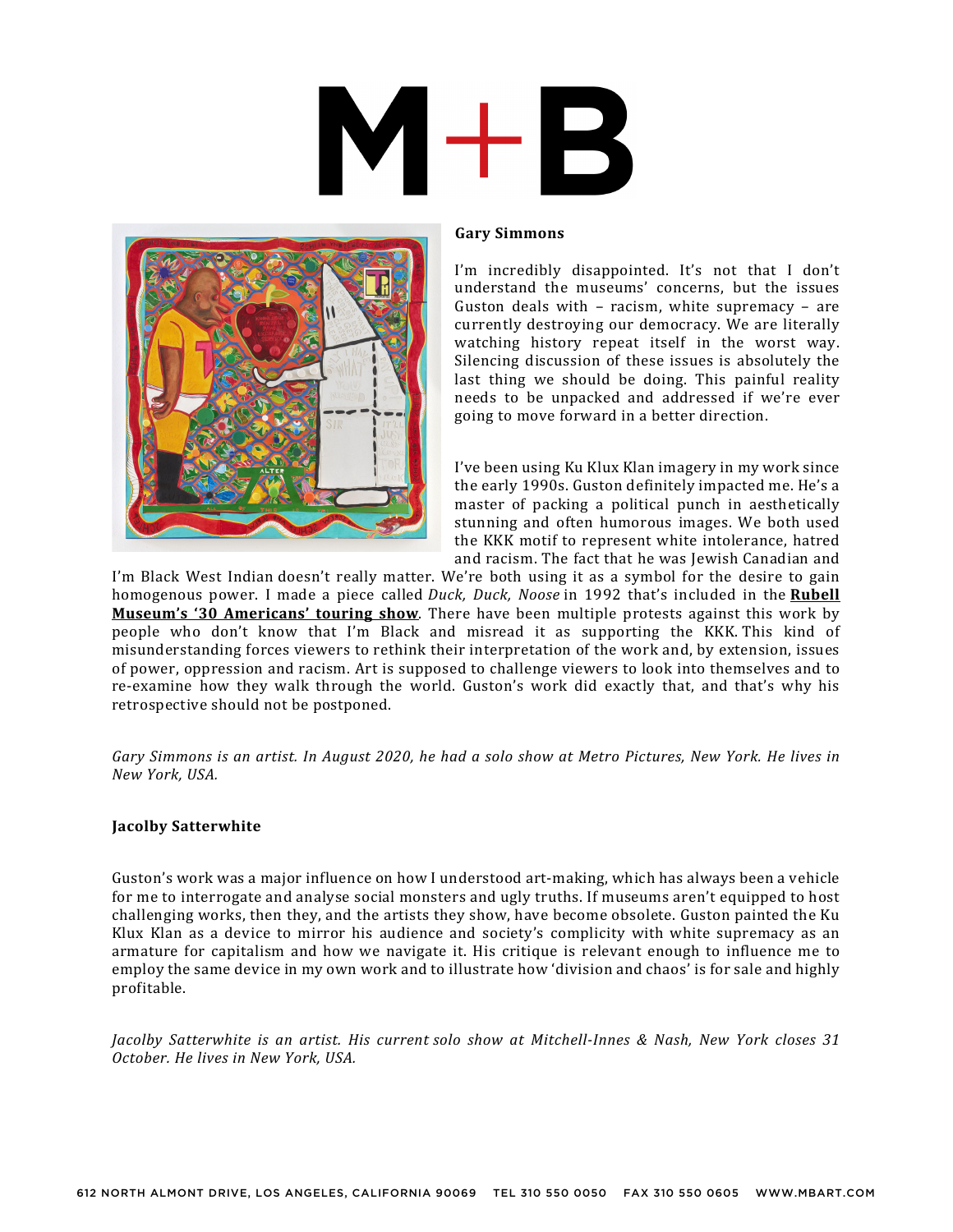## $M+B$

### **Trenton Doyle Hancock**

I'm definitely disappointed in the decision to postpone the Guston exhibition, since it means this gathering of works won't be seen in the same field of vision as America's current political landscape. We can imagine what it might have looked like, but seeing it is different. More selfishly, I was looking forward to spending time in front of the paintings, because Guston's work means so much to me and to my practice.

I was a budding cartoonist when I first learned of Guston in 1995. At age 20, I was already doing work based on Ku Klux Klan imagery when my serigraphy professor, Thom Seawell, pointed me toward Guston. I responded immediately to his almost-ironic stance of reclaiming the Klan's power for himself. Guston deflated the Klansmen by painting them into a sad comedy of errors, and he did so with the precision of an accomplished political cartoonist or a deadpan comedian.

As a Black American who was raised in an environment with a heavy history of KKK activity, I could never fully divorce Guston's imagery from its grotesque source material and, of course, I'm not meant to. In 2014, I initiated a body of work called 'Step and Screw!' in which my alter ego, a Black superhero called Torpedoboy, squared off with Guston's



Klansman. I sought to plant Black characters (specifically myself) into Guston's painted reality, mostly to imagine how his seemingly ineffectual Klansmen would react to the intrusion. The narrative takes the form of a graphic novel and a series of paintings, all of which are typified by 'the chase': Torpedoboy is forever on the run from the hooded aggressors who corner him from time to time. It's in these paredback moments that I'm able to build a dialogue or exchange between the two characters  $-$  a conversation that addresses the very nature of white supremacy, Black exceptionalism and the American dream.

### **Tschabalala Self**

I think if Guston had a history of painting the Black victims of racial violence rather than their perpetrators, the hooded Klansmen, the show would still go on. Images of violence against Black bodies are normalized. However, squarely naming white supremacy as the cause of such violence is still controversial. Placing the burden of racism on white America is controversial. Framing whiteness is still controversial. Guston did this and that is why his work is important. White artists rarely address racism and their own identity politics. Guston's Klansmen paintings were - and still are - transgressive in their use of the white male body as the vessel by which to discuss race. I'm personally interested in Guston because, like myself, he was working with symbology and cultural tropes. He repurposed these destructive and demeaning images and used them toward his own intellectual goals.